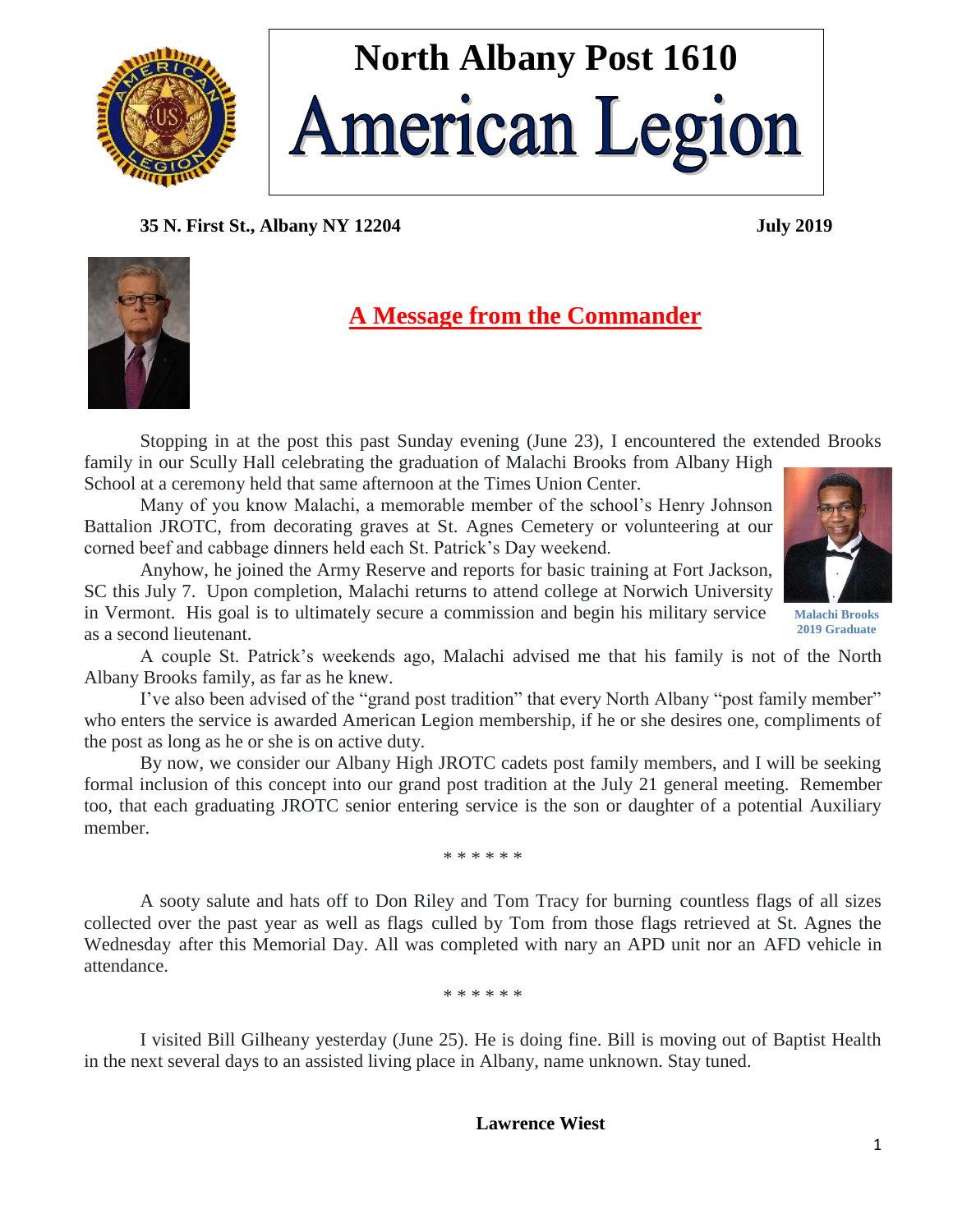## **Planning an event? Need a venue?**

Remember that the Post banquet room, meeting room, and pavilion are available for family picnics/reunions, bridal showers, etc. To arrange an event, call the Post at (518) 465-800 or (518) 465-1402 or email [nap1610@yahoo.com.](mailto:nap1610@yahoo.com)

#### \*\*\*\*\*\*\*\*\*\*\*\*\*\*\*\*\*\*\*\*\*\*\*\*\*\*\*\*\*\*\*\*\*\*\*\*\*\*\*

## **Help Wanted**

Your Commander is in desperate need of a Membership Chair.

We are also looking for a House Chairman for the Post. If interested in either of these positions, please contact Larry Wiest, our Post Commander at (518) 434-6438.

The Post is still on the hunt for bartenders. If interested, please call Bar Chair Mickey Ryan at (518) 522-3486.

\*\*\*\*\*\*\*\*\*\*\*\*\*\*\*\*\*\*\*\*\*\*\*\*\*\*\*\*\*\*\*\*\*\*\*\*\*\*\*

## **CHAPLAIN'S NEWS**

#### **Sick Call:**

Joe Decker is at Evergreen Nursing Home, East Greenbush.

If you know of anyone who is sick or has passed, please contact our Chaplain Charles Lossi at (518) 438-6336 or newsletter editor Gretchen Riley at (518) 526-8753 or via email [ghodges220@yahoo.com.](mailto:ghodges220@yahoo.com)

\*\*\*\*\*\*\*\*\*\*\*\*\*\*\*\*\*\*\*\*\*\*\*\*\*\*\*\*\*\*\*\*\*\*\*\*\*

## **SONs Squadron**

SONs had a good Memorial Day presence at Post, NAA/PS 20 memorial decorations, St. Agnes Cemetery grave decorations, Memorial Day Parade, Vietnam Veterans Memorial, Gold Star Families Memorial, Post Open House and Honor A Veteran presentation.

SONs will have a conference call meeting in July, details to be emailed out. Trying to get back in action.

We sponsored a Teachers and Staff Memorial Mass held Sunday, June 23 at Sacred Heart and have begun planning for the Annual NA American Legion Post 1610 Veterans Memorial Mass Pancake Breakfast. Tickets still only \$5.00. Please email us any information on deceased Legionnaires since November 2108.

The SONS were presented with a generous gift at the walk a few weeks ago. Great job Judy Benner on the We Walk for Them fundraiser.

We would like to propose a Memorial Cocktail party for deceased members of the Auxiliary and Sons from NA.

> For God and Country Squadron Treasurer

#### **Michael F. Conners, II**

P.S. The SONs also were instrumental in getting checks from 2017 and 2018 reissued.

\*\*\*\*\*\*\*\*\*\*\*\*\*\*\*\*\*\*\*\*\*\*\*\*\*\*\*\*\*\*\*\*\*\*\*\*\*

## **Auxiliary**

Time to elect new officers for 2019-20 year. NYS Auxiliary Convention is this month on July 18-20 in Buffalo. Our Auxiliary has two members attending: Diane Maguire and Peg Norton. I am unable to attend this year due to a family commitment.

To give everyone more details on what members can do over the summer and report to us, I have decided to give everyone some food for thought. Do you fly your American flag daily? Do you spend time with a friend or neighbor that cannot get out or drive them to an appointment? Do you volunteer with Girl/Boy Scouts? At your church? I know that many of you do these things, all classified as 'community service' and we can put them in our reports to Dept.

Someone asked me what we do with the aluminum ring tabs we collect. Well, we donate them to the Shriners who in turn recycle them and give the money to the Shriners Children Hospital in Springfield, MA for items not included in their budget.

Keep in mind also that if you do any donation to a not-for-profit organization we can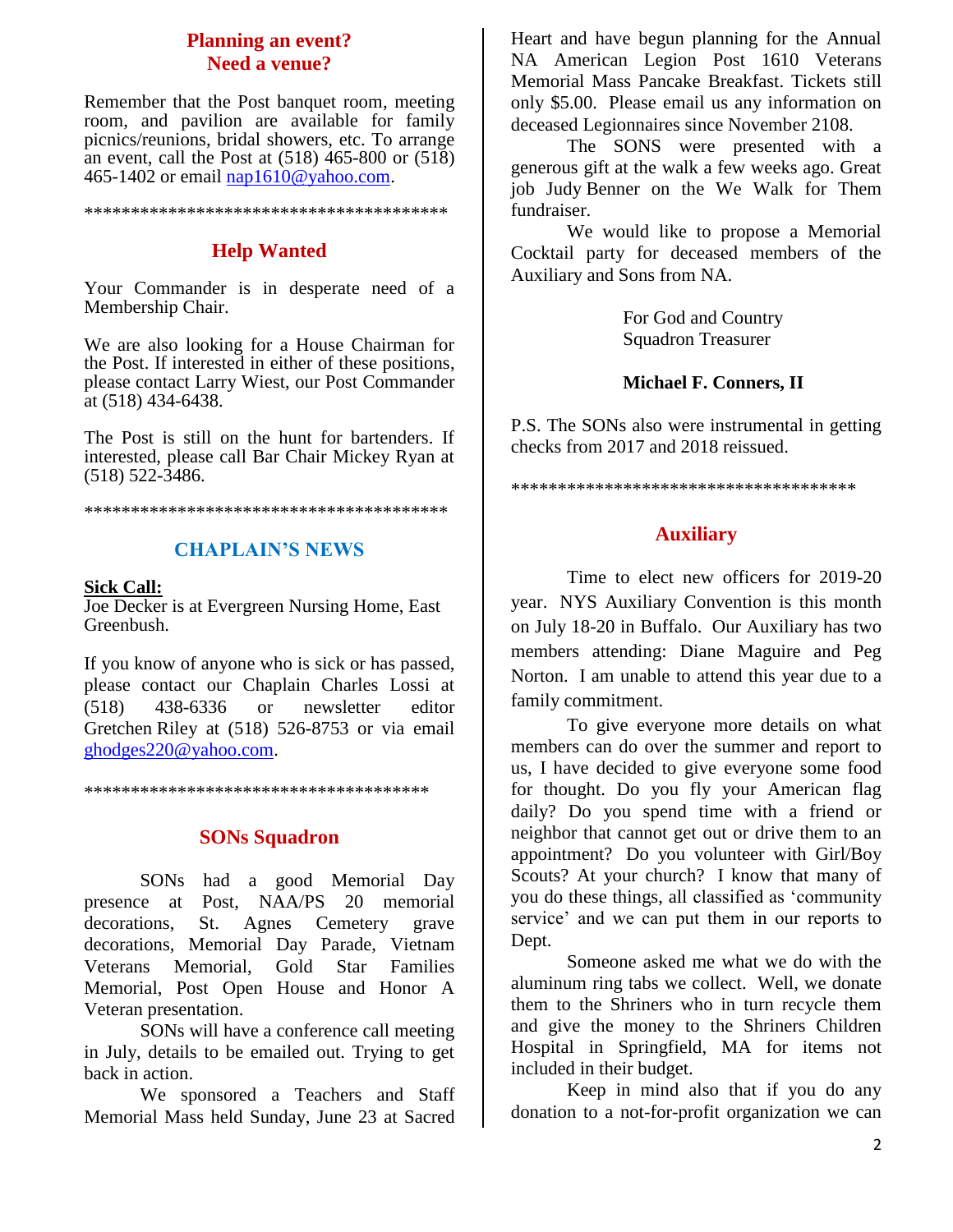get credit for it in our reporting. Just email your activities to me, or any questions you might have, and I will be sure to give to the appropriate committee chairperson.

An Orientation Tea for Empire Girls State was held at the Wynantskill Post in Wynantskill, NY on Sunday, June 9, at 1 p.m. Good time, good friends, and very informative. One of the young women going from Albany County is Julia Wang. The North Albany Auxiliary is sponsoring Julia. Girls State is at SUNY Brockport, Brockport, NY starting Sunday, June 30.

#### **Judith Benner, President**



## **Retiring American Flags**

With Memorial Day and Flag Day just behind us and the  $4<sup>th</sup>$  of July upon us, some individuals ask, "how can I dispose of my American flag?" As you read in the Commander's article on page 1, a ceremonial flag burning took place at the North Albany Post on Saturday, June 15. The ceremony, conducted by Don Riley and Tom Tracy, started with the Pledge of Allegiance. Flags collected over the past year were burned, after being properly folded.

The North Albany Post collects flags all year and tries to burn the flags on Flag Day at noon. A retired flag receptacle is located outside the entrance to the Post where tattered, worn out, or damaged flags can be left for the next Flag Day ceremony. More information about flag retirement ceremonies can be found on the web.







**Sons of Veterans Wives or Daughters of** Veterans...

...We Invite You to **Become Members of** the North Albany Post



(Please see the bartender for more information.)

## **Important Upcoming Dates**

Monday, July 1,  $2019 - 600$  p.m.: Ice cream social at the Richard J. Conners Veterans home Tuesday, July 2, 2019 – Boys State ends and cadets return from Morrisville Saturday, July 6, 2019 – Empire Girls State ends Thursday, July 18, 2019 to Saturday, July 20, 2019 - NYS Auxiliary Convention in Buffalo Sunday, July 21, 2019 – 12:30 p.m.: 9<sup>th</sup> Ward/Post 1610 monthly meeting